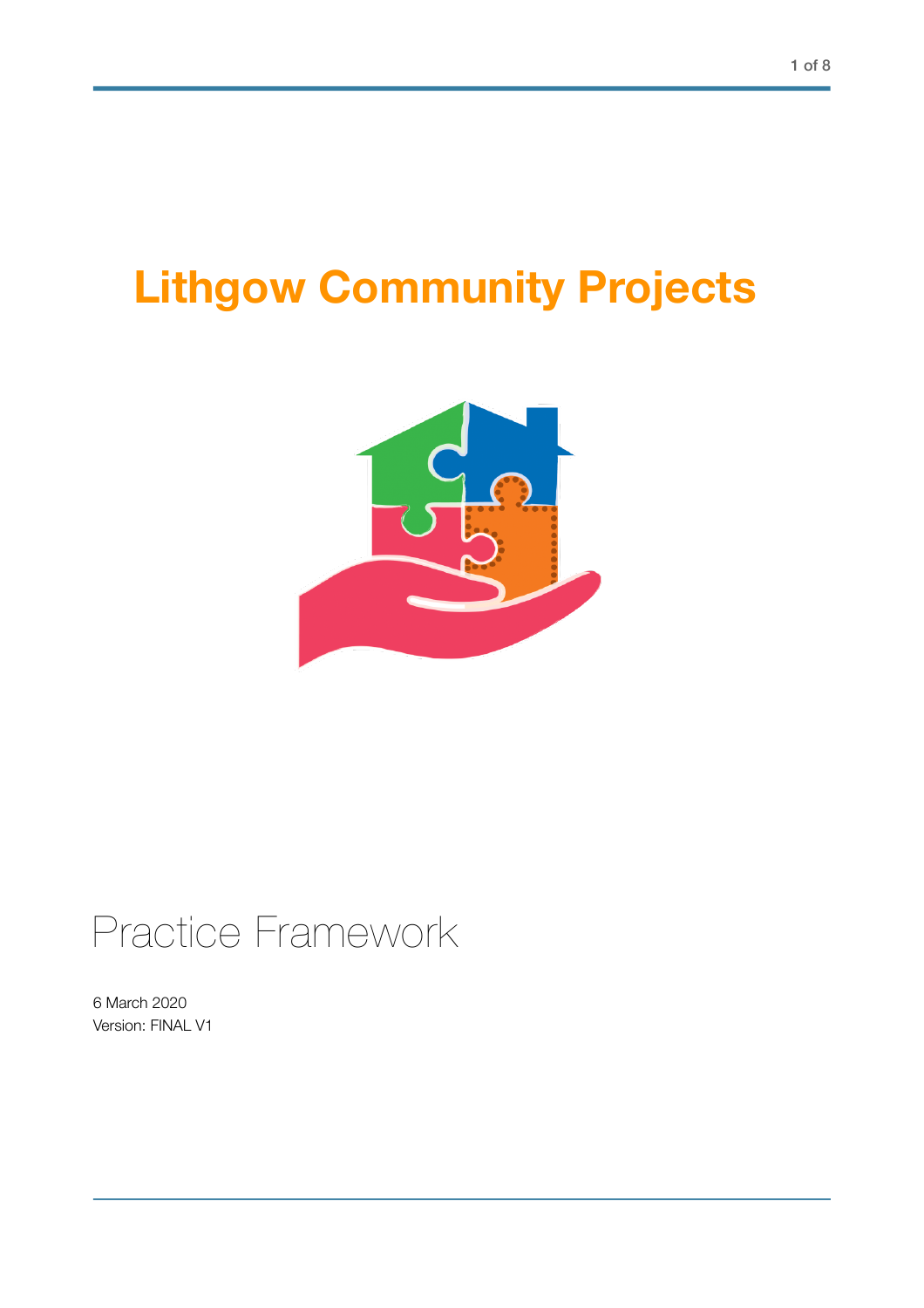# OVERVIEW

<span id="page-1-1"></span>[1](#page-1-0)

## **What is a Practice Framework?**

LCP's practice framework encompasses the areas of consideration that underpin the work we do. It helps us articulate our approach to our work, provides guidance on how we seek to understand, and how we analyse information. Ultimately it assists to inform decisions in our work.

Overall, our Practice Framework aims to provide a common language or understanding for 'how' and 'why' we do the work we do.



# **LCP's Practice Framework**

- sits within the broader context of homelessness and domestic violence (the legislation, standards and funding requirements that underpin the work we do)
- aligns with LCP's organisational principles, values and mission
- compliments LCP's broad strategic aims including our strategic plan, staff capabilities framework, and client outcomes framework
- references current evidence-based research, theory and practice that informs and guides the work we do
- can be used as a training and development tool that translates theoretical underpinnings and organisational values into practice (why and how we do what we do)
- provides a foundation and point of reference to assist with developing professional judgement, justifying a course of action and to advocate for clients and/or additional program funding
- assists with reflective practice and to initiate therapeutic conversations

<span id="page-1-0"></span><sup>&</sup>lt;sup>1</sup> Image sourced from: Possibilities Practice Framework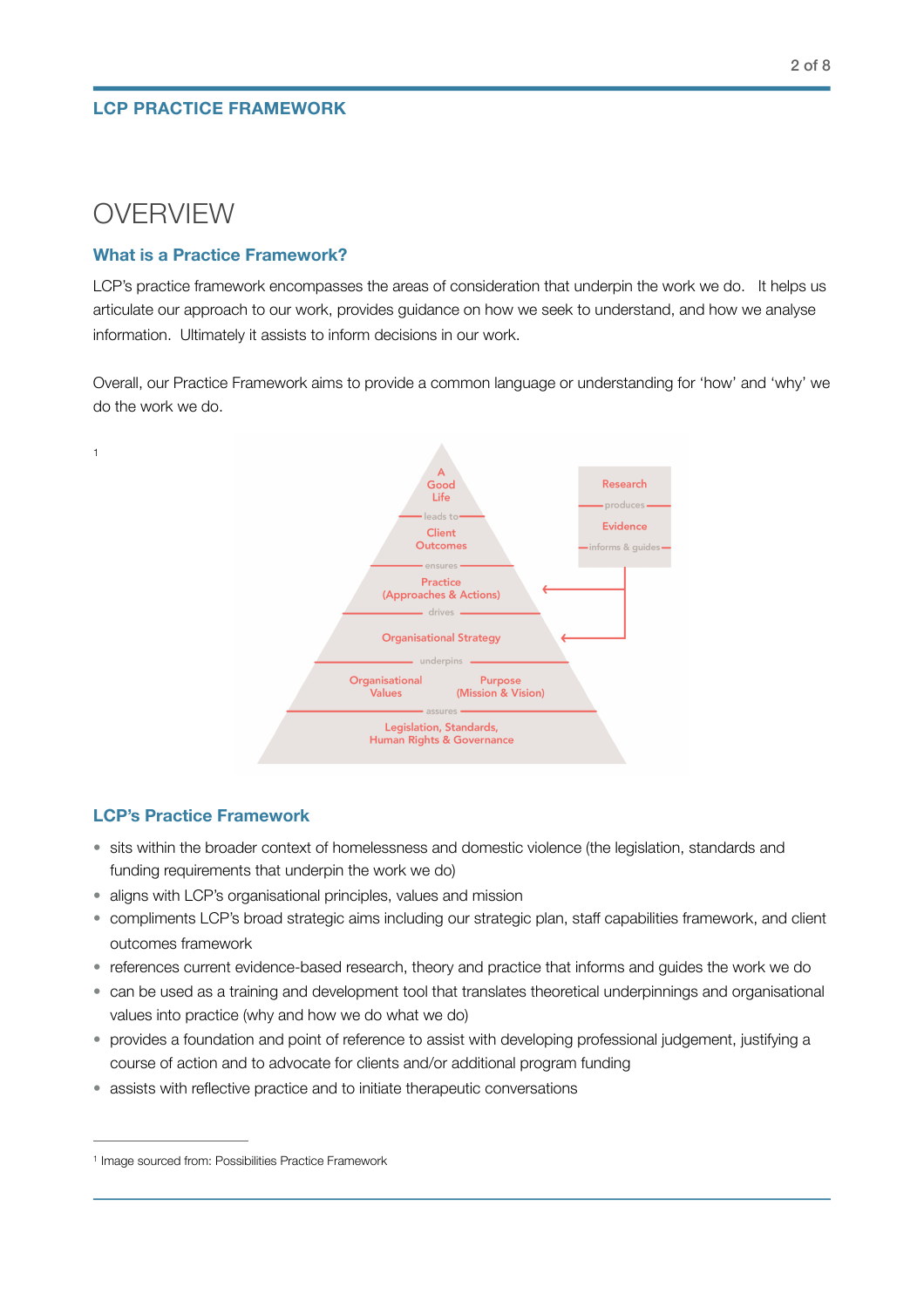# LEGISLATION, STANDARDS AND GOVERNANCE

#### **Legislation**

Our work is governed by key legislation that is passed by state or federal parliament. Legislation can compel or prohibit actions or behaviours. LCP policies and practices must comply with all legislation that applies to our work. Key legislation that we need to be aware of includes:

- [Child Protection](https://www.facs.nsw.gov.au/providers/children-families/interagency-guidelines/legislation) the *Children and Young Persons (Care and Protection) Act 1998* establishes the legislative framework governing child wellbeing and providing child protection and out-of-home care services in NSW.
- [Privacy](https://www.housing.nsw.gov.au/__data/assets/file/0003/381639/SHS-ClientConsent-Protocol.pdf) the *Specialist Homelessness Services Client Consent, Information Sharing and Referral Protocol* provides information on sharing client information with consent, in line with legislative requirements.
- [Crimes](http://www.crimeprevention.nsw.gov.au/domesticviolence/Documents/It%20stop/DV-info-Sharing-Protocol.pdf) the *Domestic and Family Violence Information Sharing Protocol* explains how to share information under Part 13A of the *Crimes (Domestic and Personal Violence) Act 2007* in the context of safety and protection for victims and their children.
- [Tenancy](https://www.tenants.org.au/factsheet-01-residential-tenancies-act) all tenants in NSW have rights and responsibilities set out in the *Residential Tenancies Act 2010*
- [Human Rights](https://www.humanrights.gov.au/our-work/legal/legislation) there are Federal laws to protect people from discrimination and from breaches of their human rights.

• [Work Health and Safety](https://www.nsw.gov.au) - *Safework NSW* administers acts and regulations relating to health and safety of staff and clients.

### **Standards**

Industry standards are established to ensure organisations provide consistent quality services to clients. Specialist Homelessness Services (SHS) are required to achieve accreditation against the [Australian Service Excellence Standards \(ASES\)](https://www.facs.nsw.gov.au/providers/homelessness-services/ASES-accreditation-for-providers) to ensure robust business and management systems.

Sitting within this context, the SHS Program Guidelines outline the scope of service provision and expected outcomes. Overall they provide more detail on how to effectively implement SHS service delivery.

#### **Governance**

LCP is managed by a volunteer management committee. Core funding is received from the [Department of Communities and Justice \(DCJ\)](https://www.facs.nsw.gov.au/providers/funded/programs/homelessness/specialist-services)  [Specialist Homelessness Services Program](https://www.facs.nsw.gov.au/providers/funded/programs/homelessness/specialist-services) to support people in the greater Lithgow area who are **experiencing homelessness or are at risk of homelessness achieve safe and stable housing**.

LCP also receives funding from DCJ to operate emergency accommodation and deliver specialist case management and after hours **support to women and children experiencing domestic and family violence**.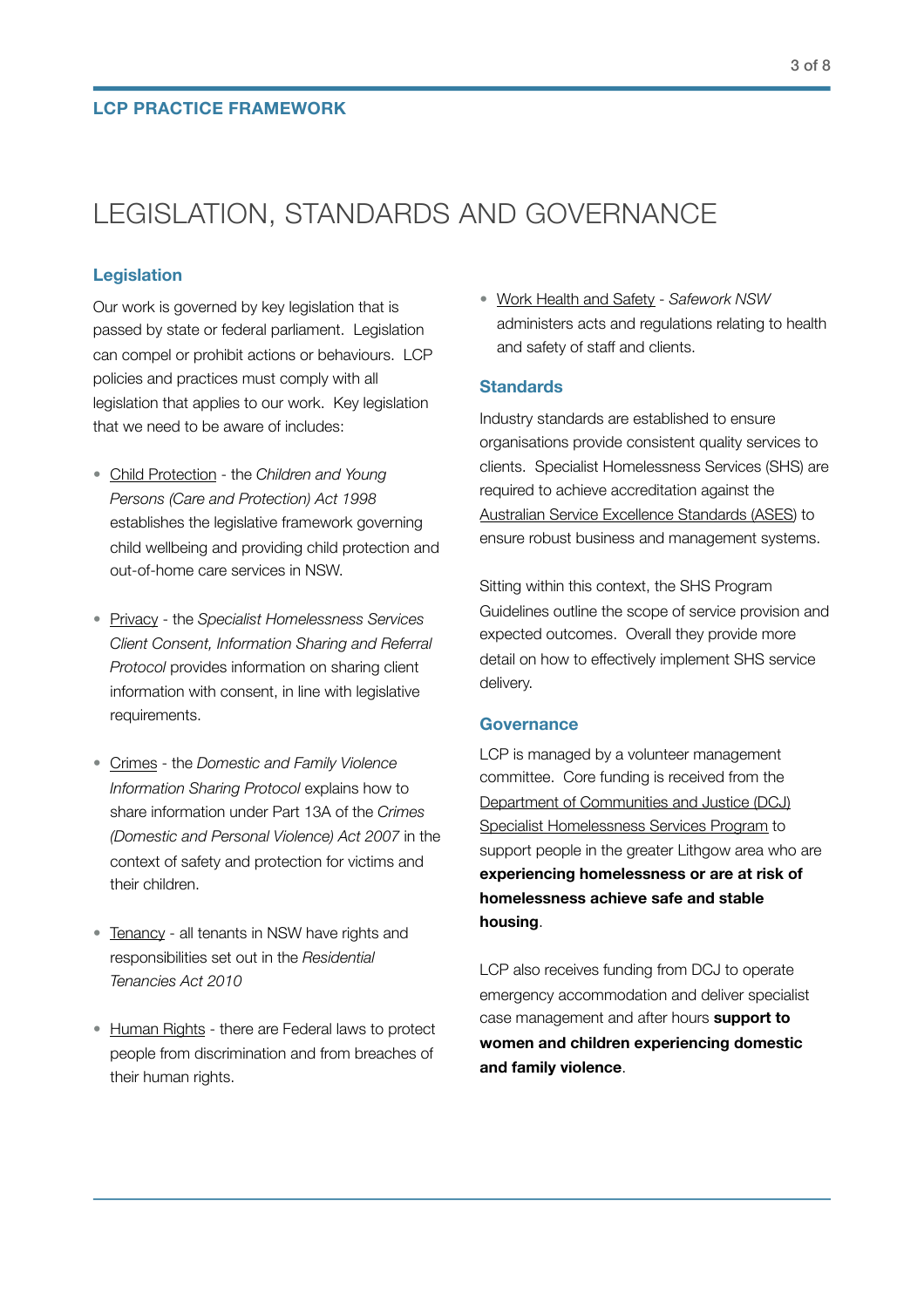## **Peak Bodies**

There are a number of organisations who advocate for better access to safe and secure housing, culturally appropriate and trauma informed service delivery for our clients. They are great resources for information, training and advocacy.



• [Homelessness NSW](https://www.homelessnessnsw.org.au) - is a peak organisation that works with its members to prevent and reduce homelessness across NSW.



• [Blue Knot](https://www.blueknot.org.au) - is the National Centre of Excellence for Complex Trauma





Caring for Aboriginal<br>children and families

• [DV NSW -](https://www.dvnsw.org.au) Domestic Violence NSW is the peak, statewide representative body for a diverse range of specialist domestic and family violence services in New South Wales.



• [Yfoundations](http://yfoundations.org.au) - is the NSW peak body representing young people at-risk and experiencing homelessness.

• [Absec](https://www.absec.org.au/index.html) - The NSW Child, Family and Community Peak Aboriginal Corporation works with Aboriginal communities and partners to strengthen and support Aboriginal children, families and communities.



• [Australian Childhood Foundation](https://www.childhood.org.au) - provides evidence based training and support to children who have experienced abuse and neglect.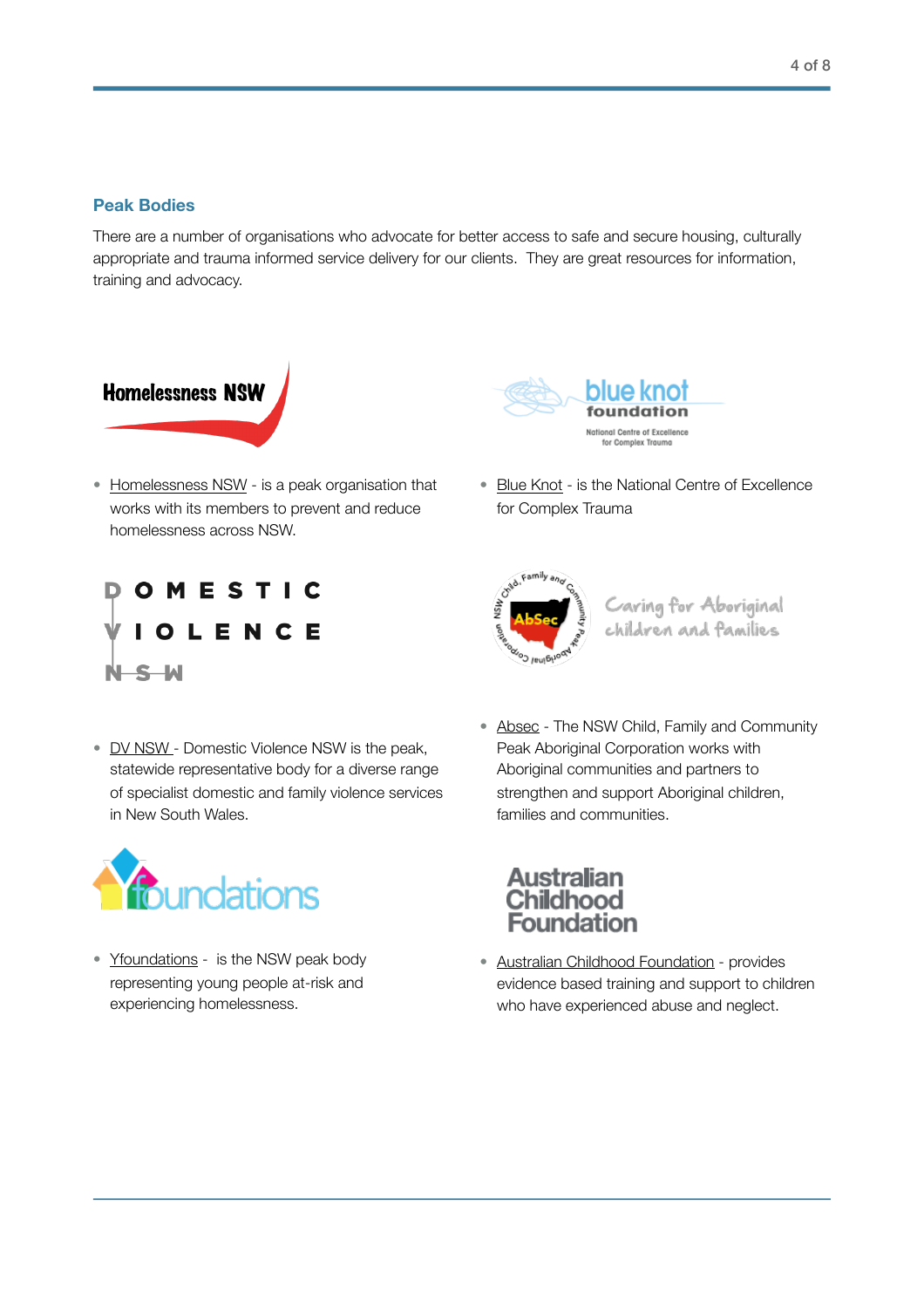# ORGANISATIONAL VALUES AND PURPOSE

# **LCP's Mission Statement**

Our aim is to assist people to explore options, develop their own goals and conscious decision making processes as well as to connect people to knowledge and services which improve their awareness of broader social issues and how this may impact on their life.

| <b>Principle/Value</b>                | <b>Practice</b>                                                                                                                                                                                                                                                                   |
|---------------------------------------|-----------------------------------------------------------------------------------------------------------------------------------------------------------------------------------------------------------------------------------------------------------------------------------|
| Accountability                        | We are committed to ethical practice and regular critique of our governance and work<br>practices.                                                                                                                                                                                |
| Work within a<br>contextual framework | We acknowledge that all behaviour occurs within a context of relationships, community,<br>culture and broader social and global influences.                                                                                                                                       |
| Collaboration                         | We work together with staff, partners and community members.                                                                                                                                                                                                                      |
| Empowerment                           | We work together with people and communities to enable clients to access more options,<br>exert more influence over their lives, and participate constructively within the community.                                                                                             |
| Connection                            | We work to promote connection and positive relationships rather than individualism and<br>isolation.                                                                                                                                                                              |
| Hope                                  | We assist people to explore options, develop their own goals and conscious decision-making<br>processes.                                                                                                                                                                          |
| Equity and fairness                   | We endeavour to make the service accessible to those experiencing difficulty, and work<br>towards delivering services which are fair, equitable and consistent.                                                                                                                   |
| Awareness of power                    | We pay attention to the inherent power imbalances in our community and endeavour to<br>challenge these within our work. We critique our work to minimize the likelihood of replicating<br>abuses of power in our work practices.                                                  |
| Self determination                    | All peoples have the right of self-determination. By virtue of that right they freely determine<br>their political status and freely pursue their economic, social and cultural development.                                                                                      |
| Social justice                        | Connecting people to knowledge and services which improves their awareness of societal<br>factors which influence and restrict their life choices, and provide assistance in challenging<br>the impact of these (eg: poverty, discrimination etc).                                |
| Safety                                | Physical and emotional safety is a priority for staff and clients of the service.                                                                                                                                                                                                 |
| <b>Teamwork</b>                       | We are committed to being respectful of each other's strengths and differences. We<br>encourage all members and staff to reflect on how their actions impact upon themselves,<br>their decision making and their colleagues, and seek out support and development as<br>necessary |

### **Principles and Values**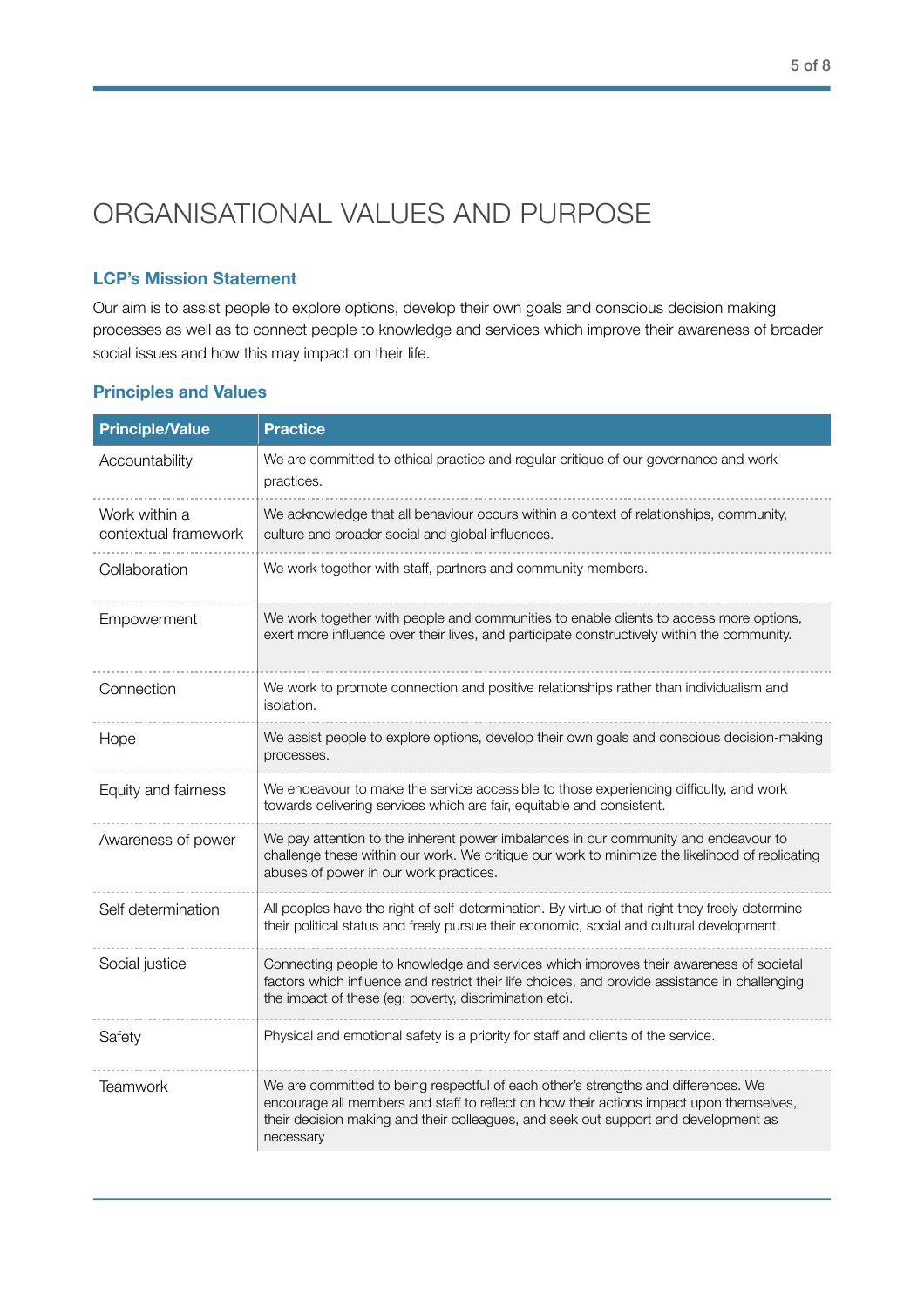### **Staff attributes**

The [SHS Workforce Capabilities Framework](https://www.homelessnessnsw.org.au/workforce-capability-framework) supports workforce development, learning, recruitment and succession planning. It outlines personal attributes and professional capabilities that assist in our work. These skills are transferrable regardless of what client group we're working with (young people, domestic and family violence, rough sleeping, etc), compliment LCP's Code of Conduct and can assist in identifying areas for upskilling or professional development.

As a workforce we are:

| Innovative              | • Generate options and ideas for improvement, open to change and<br>alternatives, take advantage of new and emerging opportunities |
|-------------------------|------------------------------------------------------------------------------------------------------------------------------------|
| Focused                 | . Able to research options and set clear goals, deal with obstacles and<br>impediments, manage time to achieve key outcomes        |
| <b>Positive</b>         | . Faith in abilities, optimistic, maintain composure when faced with<br>difficulty, recover from set backs                         |
| <b>Culturally Aware</b> | . Respect difference, adapt language and communication, value<br>diversity as a strength                                           |
| Collaborative           | . Work with others to achieve common goals, teamwork, encourage<br>others to achieve                                               |
| <b>Analytical</b>       | • Review all information before making judgement, present clear and<br>logical aruguments, systematically build improvements       |
| <b>Client Focused</b>   | . Prioritise needs of clients, aim for best outcomes, follows through<br>with committments                                         |
| <b>Ethical</b>          | • Credible and truthful, integrity and principles, reflect expected<br>standards of behaviour                                      |

# THEORETICAL UNDERPINNINGS

Research produces evidence that guides our therapeutic engagement with clients. While we may not be experts or directly or overtly refer to these theories in our work with clients, this information can help us understand our client's context, guide our interactions, and reflect on our service provision.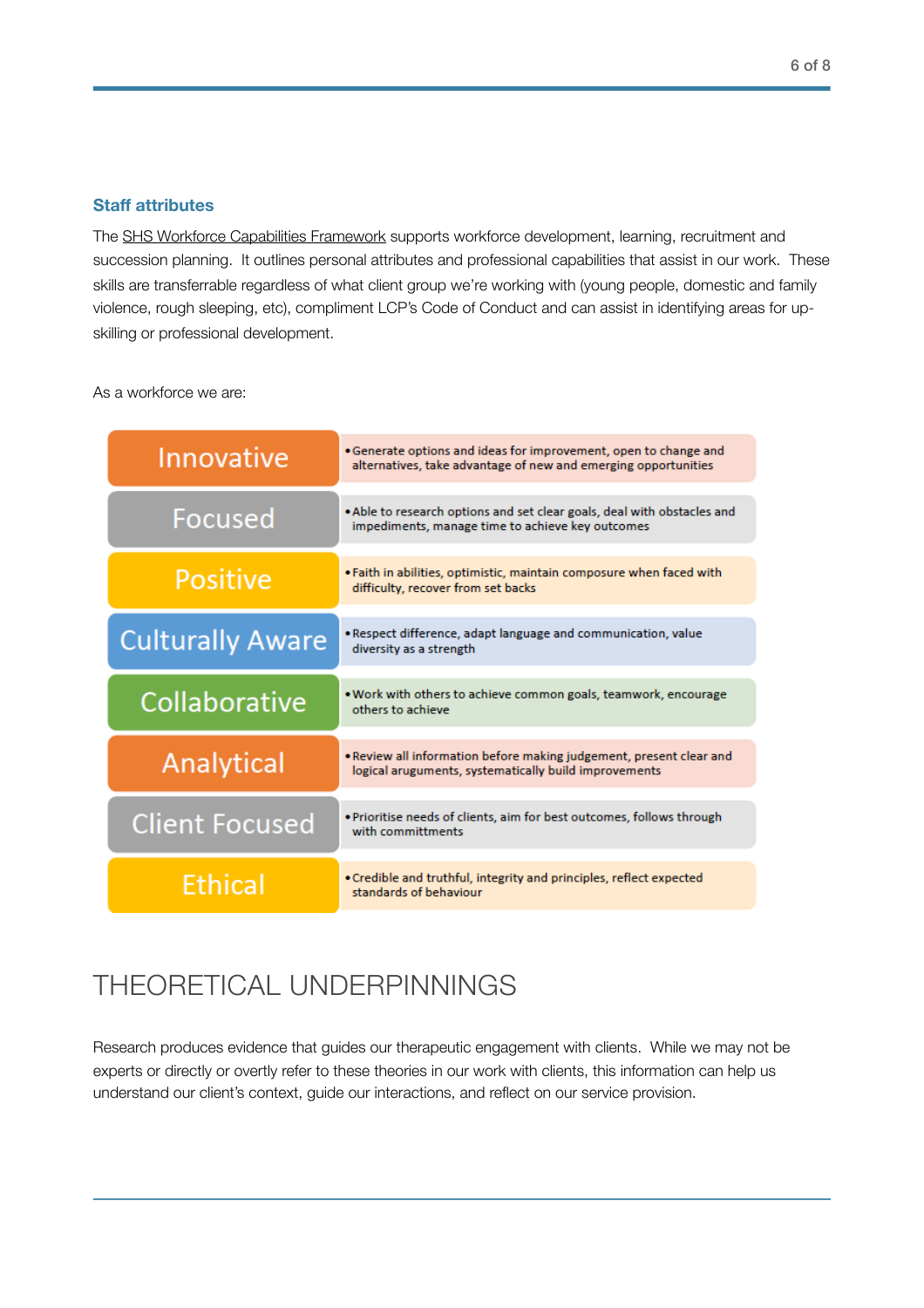### **Some of the key theories that inform our practice:**

#### **Solution Focused/Strengths Based:**

These theories focus on what a client wants to achieve and explores times of success. We are encouraged to look for client's assets, talents, abilities and competencies and hold an appreciation and respect for these. We work alongside clients to 'do with' not 'for' to promote a sense of accomplishment and belief in their ability to achieve change and attain goals through direct experiences of success. Key resources include '[Follow my](https://www.insightexchange.net/follow-my-lead/)  [Lead'](https://www.insightexchange.net/follow-my-lead/), and [St. Lukes Resources](https://innovativeresources.org/what-is-the-strengths-approach/)

#### **Na[rrative](https://www.insightexchange.net/follow-my-lead/)**:

Narrative therapy acknowledges people as the experts in their own lives and views 'problems' as separate from people. We listen for other 'stories' outside the dominant story that people may present in order to highlight skills that may help them reduce the influence of problems in their lives. Key resources include: [Dulwich Centre](https://dulwichcentre.com.au/what-is-narrative-therapy/)

#### **Trauma Informed**:

Acknowledges the possible impact of trauma on a person's presentation or behaviour. Trauma informed service delivery is centred around principles of safety, trustworthiness, choice, collaboration, empowerment, and a strengths-based approach. Resources include: [Blue Knot Foundation,](https://www.blueknot.org.au/Resources/Fact-Sheets/Workers-Fact-Sheet) 

#### **Attachment**:

Understands that in some cases attachment patterns formed early in life may affect someone's interpretation of and/or response to engagement with services and support. We aim to provide opportunities for healthy engagement and repair in the context of our professional relationship with clients and support parents to attend to their children's needs. Resources include: [Circle of](https://www.circleofsecurityinternational.com/circle-of-security-model/what-is-the-circle-of-security/)  **[Security](https://www.circleofsecurityinternational.com/circle-of-security-model/what-is-the-circle-of-security/)** 

#### **Ecological or Systems**:

These theories view a person's situation in the context of a number of influences (individual, family/ peers, political and social policy, cultural attitudes and ideology). We are encouraged to be curious about the impacts of the 'environment' surrounding our clients and assist people to increase positive connections and relationships.

#### **Feminist**:

Aims to understand how gender inequality contributes to attitudes that perpetuate domestic and family violence and guides us in advocating for change to social and political systems that negatively impact on women (economic, political, family, spiritual). Resources include: [Our Watch](https://www.ourwatch.org.au)

#### **Cultural Competence/Cultural Safet[y:](https://www.ourwatch.org.au)**

An understanding of how a person's culture may inform their values, behaviours, beliefs and basic assumptions . It recognises that we are all shaped by our cultural background, which influences how we interpret the world around us, perceive ourselves and relate to other people.

We are sensitive to diverse cultural beliefs and practices including awareness of cultural and linguistic diversity, and of Aboriginal and Torres Strait Islander cultures. In particular, the way in which we work with Aboriginal and Torres Strait Islander people is informed by an understanding of the lasting impacts of the systemic discrimination including the disruption of traditional kinship arrangements, separation from country and removal of children.

### **Reflective Practice:**

Encourages us to reflect on our actions and feelings about the work as a way of continuous learning. We do this via regular case reviews, group and 1:1 supervision, and peer reviews.